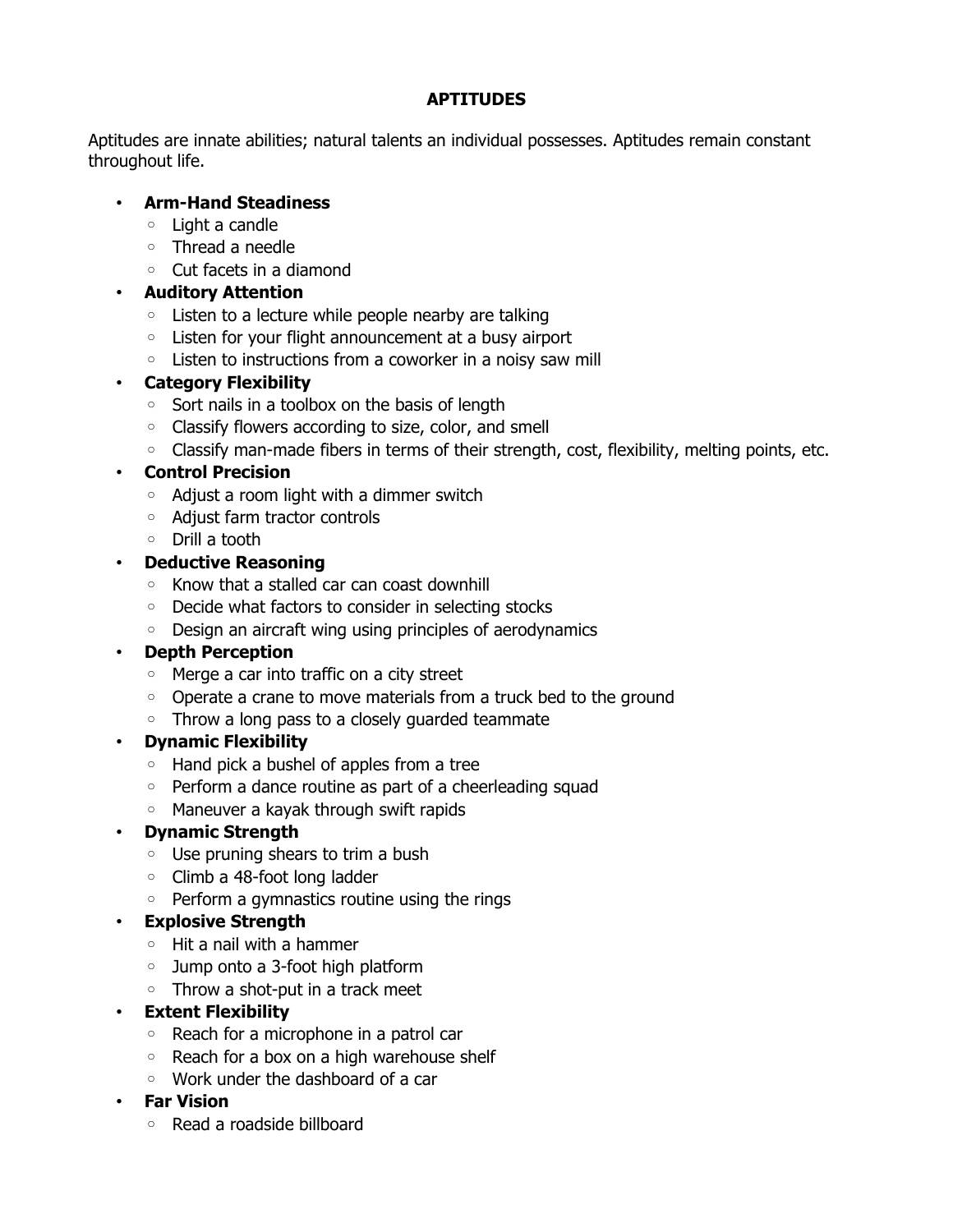- Focus a slide projector
- Detect differences in ships on the horizon

#### • **Finger Dexterity**

- Put coins in a parking meter
- Attach small knobs to stereo equipment on an assembly line
- Put together the inner workings of a small wrist watch

### • **Flexibility of Closure**

- Tune in a radio in a noisy truck
- Look for a golf ball in the rough
- Identify camouflaged tanks from a high-speed airplane

## • **Fluency of Ideas**

- Name four different uses for a screwdriver
- Think of as many ideas as possible for the name of a new company
- Name all the possible strategies for a military battle

## • **Glare Sensitivity**

- Drive on a familiar road on a cloudy day
- See boats on the horizon when sailing
- Snow ski in bright sunlight

## • **Gross Body Coordination**

- Get in and out of a truck
- Swim the length of a pool
- Perform a ballet dance

## • **Gross Body Equilibrium**

- Stand on a ladder
- Walk on ice across a pond
- Walk on narrow beams in high-rise construction

## • **Hearing Sensitivity**

- Notice when a watch alarm goes off
- Diagnose what's wrong with a car engine from its sound
- Tune an orchestra
- **Inductive Reasoning**
	- Decide what to wear based on the weather report
	- Determine the prime suspect based on crime scene evidence
	- Diagnose a disease using results of many different lab tests

## • **Information Ordering**

- Put things in numerical order
- Follow the correct steps to make change
- Assemble a nuclear warhead

#### • **Manual Dexterity**

- Screw a light bulb into a light socket
- Pack oranges in crates as quickly as possible
- Perform open heart surgery with surgical instruments
- **Mathematical Reasoning**
	- Determine how much 10 oranges will cost when they are priced at 2 for 20 cents
	- Decide how to calculate profits to determine the amounts of yearly bonuses
	- Determine the mathematics required to simulate a space craft landing on the moon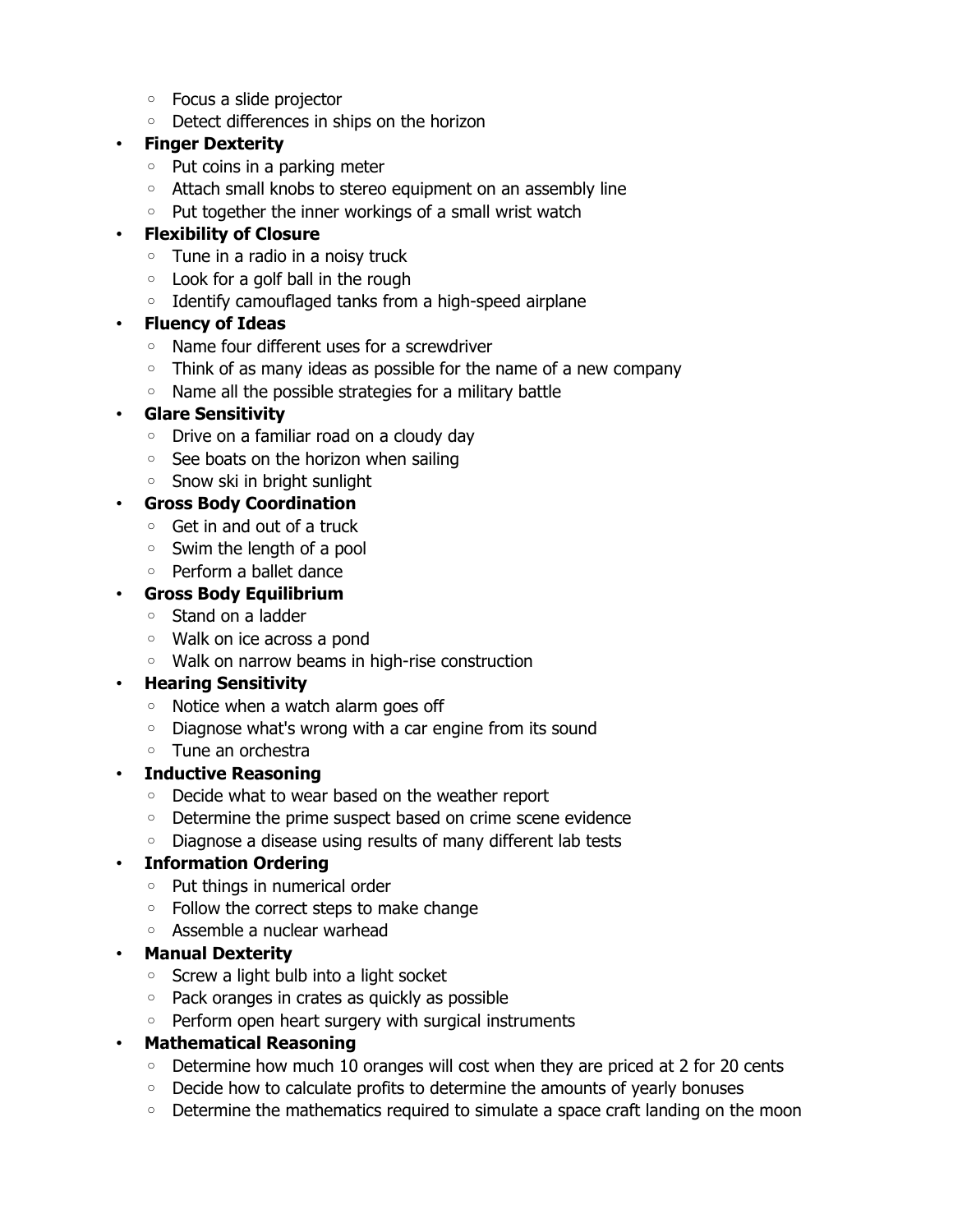### • **Memorization**

- Remember the number on your bus to be sure you get back on the right one
- Recite the first names of the five people you just met
- Recite the Gettysburg Address after studying it for 15 minutes

## • **Multilimb Coordination**

- Row a boat
- Operate a forklift truck in a warehouse
- Play the drum set in a jazz band

### • **Near Vision**

- Read dials on the dashboard of a car
- Read the fine print of a legal document
- Detect minor defects in a diamond

## • **Night Vision**

- Read street signs at dusk (just after sunset)
- Take notes during a slide presentation
- Find your way through the woods on a moonless night

### • **Number Facility**

- Add 2 and 7
- Balance a checkbook
- Compute the interest payment that should be generated from an investment

## • **Oral Comprehension**

- Understand a television commercial
- Understand a coach's oral instructions for a sport
- Understand a lecture on advanced physics

#### • **Oral Expression**

- Cancel newspaper delivery by phone
- Give instructions to a lost motorist
- Explain advanced principles of genetics to college freshmen

## • **Originality**

- Use a credit card to open a locked door
- Redesign job tasks to be interesting for employees
- Invent a new type of man-made fiber

## • **Perceptual Speed**

- Sort mail according to ZIP codes with no time pressure
- Read five temperature gauges in 10 seconds to make sure each temperature is within safe limits
- Inspect electrical parts for defects as they flow by on a fast-moving assembly line

## • **Peripheral Vision**

- Keep in step while marching in a military formation
- Be aware of the location of your teammates while dribbling a basketball
- Distinguish friendly from enemy planes during air combat

## • **Problem Sensitivity**

- Recognize that an unplugged lamp won't work
- Recognize from the mood of prisoners that a prison riot is likely to occur
- Recognize an illness at an early stage of a disease when there are only a few symptoms

## • **Rate Control**

◦ Ride a bicycle alongside a jogger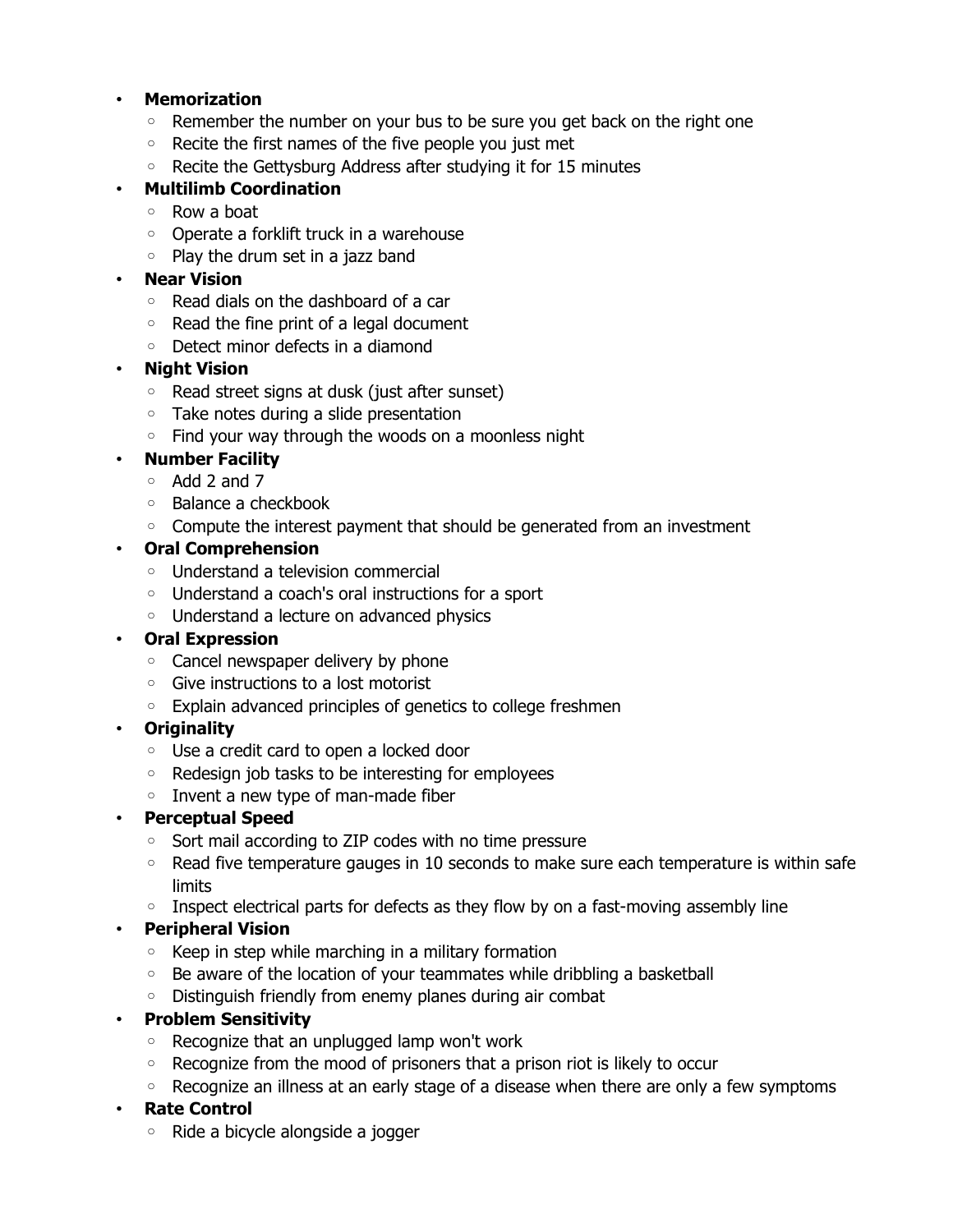- Keep up with a car that changes speed
- Shoot a duck in flight

### • **Reaction Time**

- Start to slow down the car when a traffic light turns yellow
- Throw a switch when a red warning light goes off
- Hit the brake when a pedestrian steps in front of the car

### • **Response Orientation**

- When the doorbell and telephone ring at the same time, quickly select which to answer first
- Hit either the automobile brake or gas pedal in a skid situation
- In an out of control spacecraft, react quickly to restore control

## • **Selective Attention**

- Answer a business call with coworkers talking nearby
- Monitor security TV screens for intruders throughout the night shift
- Study a technical manual in a noisy boiler room

### • **Sound Localization**

- Listen to a stereo to determine which speaker is working
- Find a ringing telephone in an unfamiliar apartment
- Determining the direction of an emergency vehicle from the sound of the siren

## • **Spatial Orientation**

- Use the floor plan to locate a store in a mall
- Find your way through a dark room without hitting anything
- Navigate an ocean voyage using only the positions of the sun and stars

### • **Speech Clarity**

- Call numbers in a bingo game
- Make announcements over the loudspeaker at a sports event
- Give a lecture to a large audience

## • **Speech Recognition**

- Recognize the voice of a coworker
- Identify a former customer's voice over the telephone
- Understand a speech presented by someone with a strange accent

## • **Speed of Closure**

- Recognize a song after hearing only the first few notes
- Make sense out of strange handwriting
- Interpret patterns on weather radar to decide if the weather is changing

## • **Speed of Limb Movement**

- Saw through a thin piece of wood
- Swat a fly with a fly swatter
- Throw punches in a boxing match

## • **Stamina**

- Walk 1/4 mile
- Climb 6 flights of stairs
- Run 10 miles

## • **Static Strength**

- Push an empty shopping cart
- Pull a 40-pound sack of fertilizer across the lawn
- Lift 75-pound bags of cement onto a truck